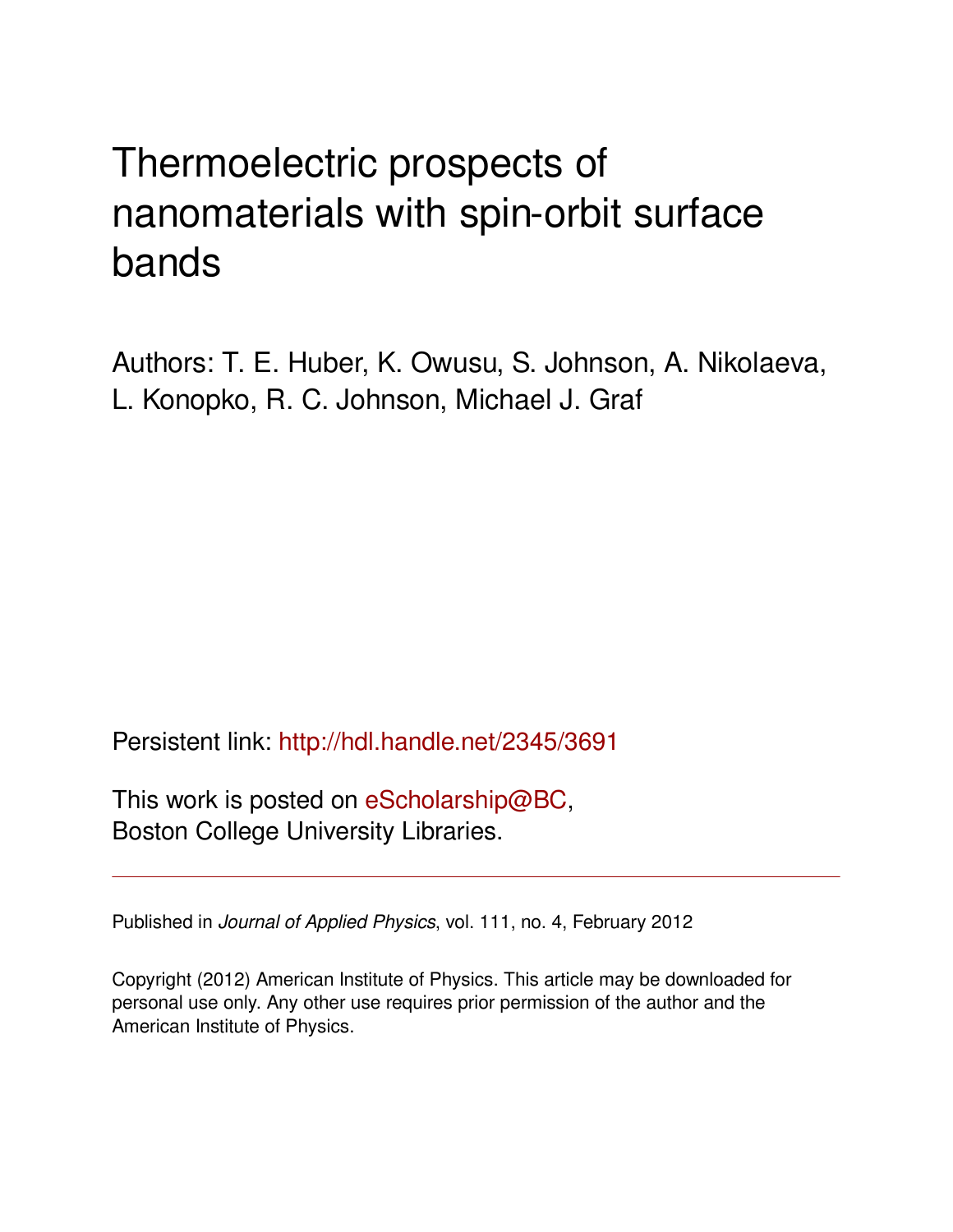



**Thermoelectric prospects of nanomaterials with spin-orbit surface bands**

[T. E. Huber](http://scitation.aip.org/search?value1=T.+E.+Huber&option1=author), [K. Owusu](http://scitation.aip.org/search?value1=K.+Owusu&option1=author), [S. Johnson,](http://scitation.aip.org/search?value1=S.+Johnson&option1=author) [A. Nikolaeva](http://scitation.aip.org/search?value1=A.+Nikolaeva&option1=author), [L. Konopko](http://scitation.aip.org/search?value1=L.+Konopko&option1=author), [R. C. Johnson](http://scitation.aip.org/search?value1=R.+C.+Johnson&option1=author), and [M. J. Graf](http://scitation.aip.org/search?value1=M.+J.+Graf&option1=author)

Citation: [Journal of Applied Physics](http://scitation.aip.org/content/aip/journal/jap?ver=pdfcov) **111**, 043709 (2012); doi: 10.1063/1.3686206 View online: <http://dx.doi.org/10.1063/1.3686206> View Table of Contents: <http://scitation.aip.org/content/aip/journal/jap/111/4?ver=pdfcov> Published by the [AIP Publishing](http://scitation.aip.org/content/aip?ver=pdfcov)

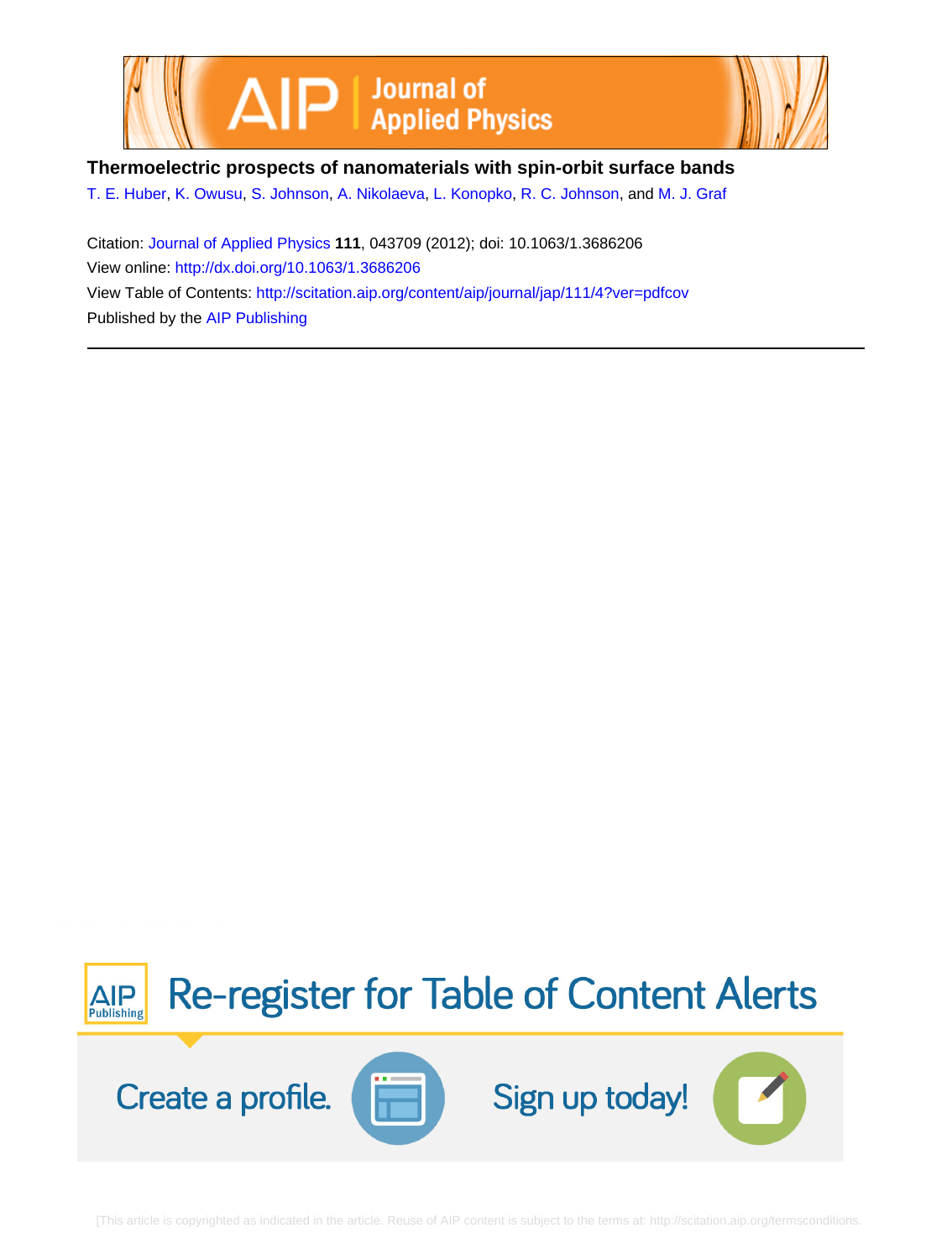# [Thermoelectric prospects of nanomaterials with spin-orbit surface bands](http://dx.doi.org/10.1063/1.3686206)

T. E. Huber,  $^{1,\text{a)}}$  K. Owusu,  $^{1}$  S. Johnson,  $^{2}$  A. Nikolaeva,  $^{3,4}$  L. Konopko,  $^{3}$  R. C. Johnson $^{5},$ and M. J. Graf<sup>5</sup>

<sup>1</sup>Howard University, Washington, D.C. 20059, USA

2 Prince Georges Community College, Largo, Maryland 20774, USA

<sup>3</sup>Academy of Sciences, Chisinau, Moldova

<sup>4</sup>International Laboratory of High Magnetic Fields and Low Temperatures, Wroclaw, Poland

5 Department of Physics, Boston College, Chestnut Hill, Massachusetts 02467, USA

(Received 19 August 2011; accepted 21 January 2012; published online 23 February 2012)

Nanostructured composites and nanowire arrays of traditional thermoelectrics, like Bi,  $Bi_{1-x}Sb_x$ , and  $Bi_2Te_3$ , have metallic Rashba surface spin-orbit bands featuring high mobilities rivaling that of the bulk for which topological insulator behavior has been proposed. Nearly pure surface electronic transport has been observed at low temperatures in Bi nanowires, with diameter around the critical diameter, 50 nm, for the semimetal-to-semiconductor transition. The surface contributes strongly to the thermopower, actually dominating for temperatures  $T < 100$  K in these nanowires. The surface thermopower was found to be  $-1 T \mu V/K^2$ , a value that is consistent with theory. We show that surface electronic transport together with boundary phonon scattering leads to enhanced thermoelectric performance at low temperatures of Bi nanowire arrays. We compare with bulk n-BiSb alloys, optimized  $CSB_4Te_6$ , and optimized  $Bi_2Te_3$ . Surface dominated electronic transport can be expected in nanomaterials of the other traditional thermoelectrics.  $\odot$  2012 American Institute of Physics. [doi[:10.1063/1.3686206](http://dx.doi.org/10.1063/1.3686206)]

### I. INTRODUCTION

Materials of high thermoelectric (TE) figure of merit  $zT = T\alpha^2 \sigma/\kappa$ , where T is the absolute temperature,  $\alpha$  is the thermopower,  $\sigma$  is the electrical conductivity, and  $\kappa$  is the total thermal conductivity, are employed in solid state cooling devices and may be used in future waste heat recovery and heat energy harvesting applications.<sup>[1](#page-5-0)</sup> Bismuth,  $Bi_{(1-x)}Sb_x$  $(x \sim 0.1)$  and Bi<sub>2</sub>Te<sub>3</sub> are the traditional thermoelectric (TE) materials for low and room-temperature operation that have  $zT \sim 1$ . The material science of nanostructured TEs has advanced substantially in the past decade. Gains as high as a factor of two have been demonstrated, with nanostructured  $Bi<sub>2</sub>Te<sub>3</sub>$  consisting of arrays of 1-5 nm diameter particles.<sup>2</sup> Such gains in  $zT$  are commonly associated with phonon and electronic phenomena in nanostructured materials. Phononboundary scattering decreases the phonon contribution to  $\kappa$ tending to increase  $zT$ .<sup>[3](#page-5-0)</sup> The electronic properties of the bulklike bands,  $\alpha$  and  $\sigma$ , are modified also. In conduits, such as nanowires (NW) and constrictions in composites, characterized by a diameter d, electronic finite size effects<sup>4</sup> (arising when the electronic mean free path  $mfp_e \sim d$ , roughly) decrease  $\sigma$  without large changes in  $\alpha$  and therefore tend to decrease *zT*. However, further decreases in *d* are considered to be beneficial, because of quantum size effects that appear when the quantum confinement energy  $E_c = \hbar^2 \pi^2 / 2m^* m_e d^2$ (where  $m^*$  is the bulk carrier effective mass and  $m_e$  is the free electron mass) is sufficiently large to allow manipulation of carrier densities and doping.<sup>[5](#page-5-0)</sup> However, the TE effects arise in nanowires and nanostructures because surface charge conduction and phonons scattering<sup>[6,7](#page-5-0)</sup> have not been considered. Here, we show that these factors change the outlook for TEs substantially.

The reason for the new surface band in TEs is spin-orbit interaction (SOI) at the surface. Traditional TEs are formed from heavy elements that have a potential for large SOI. However, in bulk solids, time reversal symmetry combined with space inversion symmetry depresses SOI. In some cases, SOI is associated with gaps in the bulk bands. By contrast, at the crystal surface of semi-infinite surfaces of TEs, specifically bismuth, BiSb, and  $Bi<sub>2</sub>Te<sub>3</sub>$ , space symmetry is lost, and, at the surface, SOI effects are sufficiently strong that they give rise to a new band, which is distinct from the bulk-like band. Since this band arises because of SOI is interesting for spintronic applications. Surface state bands arising because of SOI were first observed spectroscopically with angle-resolved photoemission spectroscopy  $(ARPES)^8$  in Bi crystals and, soon after, were identified in electronic transport of Bi nanowires.<sup>9</sup> Surface band conduction is relevant in nanostructures because of their high surface-to-volume ratio. Moreover, the recent discovery that selected bulk TEs, like  $Bi<sub>2</sub>Te<sub>3</sub>$  and  $Bi<sub>2</sub>Se<sub>3</sub>$ , feature exotic three-dimensional (3D) topological insulator (TI) behavior $10$  created new possibilities because, for Tis, the surface state would be protected from dissipation by time reversal symmetry and, therefore, has exotic spintronic properties and high mobility. Takahashi et  $al$ .<sup>[11](#page-5-0)</sup> and Ghaemi et  $al$ .<sup>[12](#page-5-0)</sup> presented models of the thermopower of surface states in interplay with bulk-like carriers in thin films and found that surface dominates at low temperatures. They were motivated by the report of Hor et  $al$ <sup>[13](#page-5-0)</sup> of enhancements in the thermopower of Bi<sub>2</sub>Se<sub>3</sub>; however, the surface origin of the thermopower in these experiments is uncertain. This is not surprising, since significant experimental hurdles exist (as

a)Author to whom correspondence should be addressed. Electronic mail: thuber@howard.edu.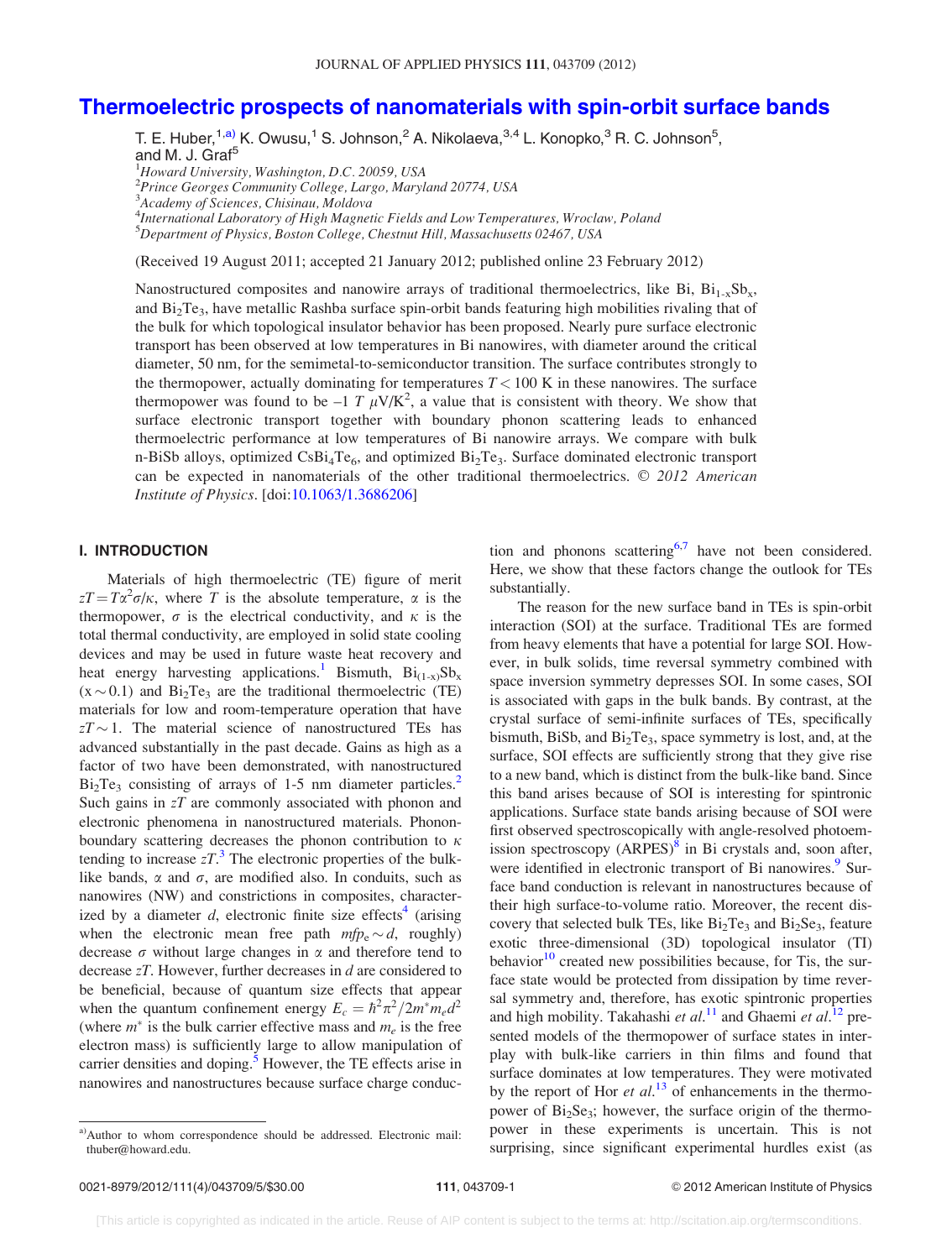<span id="page-3-0"></span>well as fundamental reasons) for realizing pure surface conduction; in the field of Tis, it is observed that the most likely candidates according to theory,  $Bi<sub>2</sub>Te<sub>3</sub>$  and  $Bi<sub>2</sub>Se<sub>3</sub>$  are in fact not very good bulk insulators in the laboratory. Surface state band mobilities in Bi<sub>2</sub>Te<sub>3</sub> are low<sup>14</sup>  $(1 \times 10^4 \text{ cm}^2 \text{s}^{-1} \text{V}^{-1})$  and unobservable in  $Bi_2Se_3$ .<sup>[15](#page-6-0)</sup> Bi is classified as a trivial topological insulator,  $16,17$  which means that the surface states of Bi are not expected theoretically to be topologically protected from dissipation. Also, there is substantial bulk-surface state hybridization in Bi for some crystalline orientations<sup>[18](#page-6-0)</sup> that may circumvent TI behavior. However, Ghaemi et al.<sup>[12](#page-5-0)</sup> shows that even a strong TI-like  $Bi<sub>2</sub>Se<sub>3</sub>$  that has a single massless Dirac cone hybridization between the top and bottom surfaces in a nanostructure can cause the charge carriers to be massive and the surface bands to be gapped. Bi features very low intrinsic dissipation in comparison with the strong TIs and, therefore, is a good candidate to exhibit high surface mobilities.

Bi is a semimetal where the overlap energy  $E_0 \sim 37$  meV between the electron and hole band leads to a significant electron *n* and hole *p* density  $(n = p = n_0 = 3 \times 10^{17} \text{ cm}^{-3})$ . The TE properties of Bi are well known.<sup>[19](#page-6-0)</sup> Also, in nanowires, when the confinement energy  $E_c > E_o$  for  $d \sim 50$  nm, the overlap becomes a gap and  $n$  and  $p$  can decrease critically below  $n_0$ ; this phenomenon is called the semimetal-to-semi-conductor (SMSC) transition.<sup>5,[20](#page-6-0)</sup> Huber, Adeyeye, Nikolaeva, Konopko, Johnson, and  $Graf<sup>21</sup>$  $Graf<sup>21</sup>$  $Graf<sup>21</sup>$  (HANKJG) studied electronic transport, resistance, and thermopower, of 20-, 30-, 50-, and 200-nm Bi nanowire arrays—that is, nanowires that were both on the semimetal and semiconductor side of the SMSC were studied. The trends that were observed are reminiscent to those observed by Boukai, Xu, and Heath $^{22}$  $^{22}$  $^{22}$  and Lin, Rabin, Cronin, Ying, and Dresselhaus.<sup>[23](#page-6-0)</sup> HANKJG also presented a Shubnikov-de Haas (SdH) study of the magnetoresistance oscillations caused by surface electrons and bulk-like holes that enable determination of their Fermi surfaces, densities, and mobilities. Surface electrons are in 3D Fermi surfaces. They showed that, for  $d \sim 50$  nm, the SMSC has the effect of decreasing the bulk population several fold from  $n_0$ , the bulk value. Surface electrons are not very modified by confinement and have a density  $N = -1.3 \times 10^{13}$  cm<sup>-2</sup>. In these nanowires, surface high mobilities exceeding 2  $m^2s^{-1}V^{-1}$  are observed and contribute strongly to the thermopower, dominating for temperatures  $T < 100$  K. The surface thermopower is  $-1.2 T \mu V/K^2$ , a value that is consistent with theory, considering the density of surface states in Bi surfaces. For 50-nm NWs, for which the hole density is the smallest among all the NWs that were investigated, the 50 K surface charges thermopower is –60  $\mu$ V/K<sup>2</sup>. The bulk-like holes contribute + 35  $\mu$ V/  $K^2$ . Basing ourselves in these studies, here, we carry out an evaluation of the expected  $zT$  in NW arrays and nanostructures of Bi and BiSb and present a discussion of the prospects of Rashba surface band–dominated, nanostructured, traditional TE materials.

#### II. THERMOELECTRIC FIGURE OF MERIT

The diffusive thermopower  $(mfp <$  wirelength) is given  $bv^{24}$ 

$$
\alpha_{\Sigma} = \frac{(k_B^2 \pi^2 T/3e)}{E_F^{\Sigma}} \left[ r + (d \ln N/d \ln E)_{E_F^{\Sigma}} \right].
$$
 (1)

Here,  $E_F^{\Sigma}$  is the surface band Fermi energy,  $r = (\partial \ln \tau / \sqrt{\frac{\mu^2}{c^2}})$  $\partial \ln E_{E_F^{\Sigma}}$ , where  $\tau$  is the carrier lifetime. We assume  $r \sim 0$ , which is appropriate in this case, as the lifetime is dominated by boundary scattering.  $(\partial \ln N/\partial \ln E)_{E_F^{\Sigma}} = 3/2$  in 3D. From  $N = -1.3 \times 10^{13}$  cm<sup>-2</sup>, the Fermi energy is 18 meV, and, from Eq. (1), we find  $\alpha_{\Sigma} = -1.2 T \mu V/K^2$ , where the sign of the partial thermopower is related unambiguously to the sign of the charge of the carriers. In comparison, the low temperature thermopowers of electrons  $\alpha_e$  and holes  $\alpha_h$ in bulk Bi are found to be approximately  $-1$  T  $\mu$ V/K<sup>2</sup> and + 3 T  $\mu$ V/K<sup>2</sup>, respectively.<sup>[19](#page-6-0)</sup> In Bi nanowires, out-ofequilibrium effects, like the phonon-drag effect, are of negligible importance, since phonon scattering is mainly phonon-boundary rather than phonon-carrier.<sup>[25](#page-6-0)</sup> This model for decreased phonon drag has been observed to apply in other cases of thermopower of nanowires, notably sub-100 nm-diameter Si point contacts $^{26}$  $^{26}$  $^{26}$  and Si and Ni nanowires, respectively.<sup>[27,28](#page-6-0)</sup> This is relevant because Eq. (1) is not applicable in the case that there are phonon drag effects and also because such non-equilibrium effects limit  $zT$  to values that are much less than one. $<sup>1</sup>$  $<sup>1</sup>$  $<sup>1</sup>$ </sup>

The normalized resistance and thermopower of the nanowires are shown in Figs.  $1(a)$  and [2](#page-4-0), respectively. HANKJG argued that the saturation of the resistance at low T in the normalized resistance and the trend toward negative thermopower for decreasing  $d$  can be associated with type-n surface states in Bi nanowires. The reason that surface states become dominant is that the surface-to-volume ratio increases as 1/d and the SMSC transition makes the bulk in the interior of the wires a semiconductor.

The data that is presented by HANKJG allows direct calculation of  $\alpha$  and  $\sigma$ . The TE figure of merit  $zT$  has not been measured directly, but can be obtained from  $T\alpha^2\sigma/\kappa$ . However, the thermal conductivity was not measured directly. The (total)  $\kappa$  is  $\kappa = \kappa_{electr} + \kappa_{phonon}$ , where the first and second terms are the electronic and phonon conductiv-ity, respectively. Moore, Pettes, Zhou, and Shi<sup>[28](#page-6-0)</sup> presented a study of the  $\kappa$  of individual Bi nanowires with diameter in the range between 280 and 170 nm in the temperature range between 100 K and 300 K. We show Moore's data in Fig.  $1(b)$ . A trend of decreasing  $\kappa$  for decreasing diameter was observed; this is expected in terms of electronic and phonon size effects. Therefore, there is no reason to expect that this trend will reverse for finer nanowires and, therefore, the thermal conductivity in 30 nm and 20 nm nanowires can be expected to be even less than that for 150 nm nanowires. Measurements of  $\kappa$  of Bi composites by Song, Shen, Dunn, Moore, Goorsky, Radetic, Gronsky, and Chen that include fine, d down to 20 nm, nanocomposites support this expectation.<sup>[29](#page-6-0)</sup>

Another estimate of the thermal conductivity relates to the electronic part.  $\kappa_{electr}$  can be estimated from the electronic conductivity  $\sigma$  assuming the very general Wiedeman-Franz (WF) law,

$$
\kappa_{electr} = L_0 \sigma(T) T,\tag{2}
$$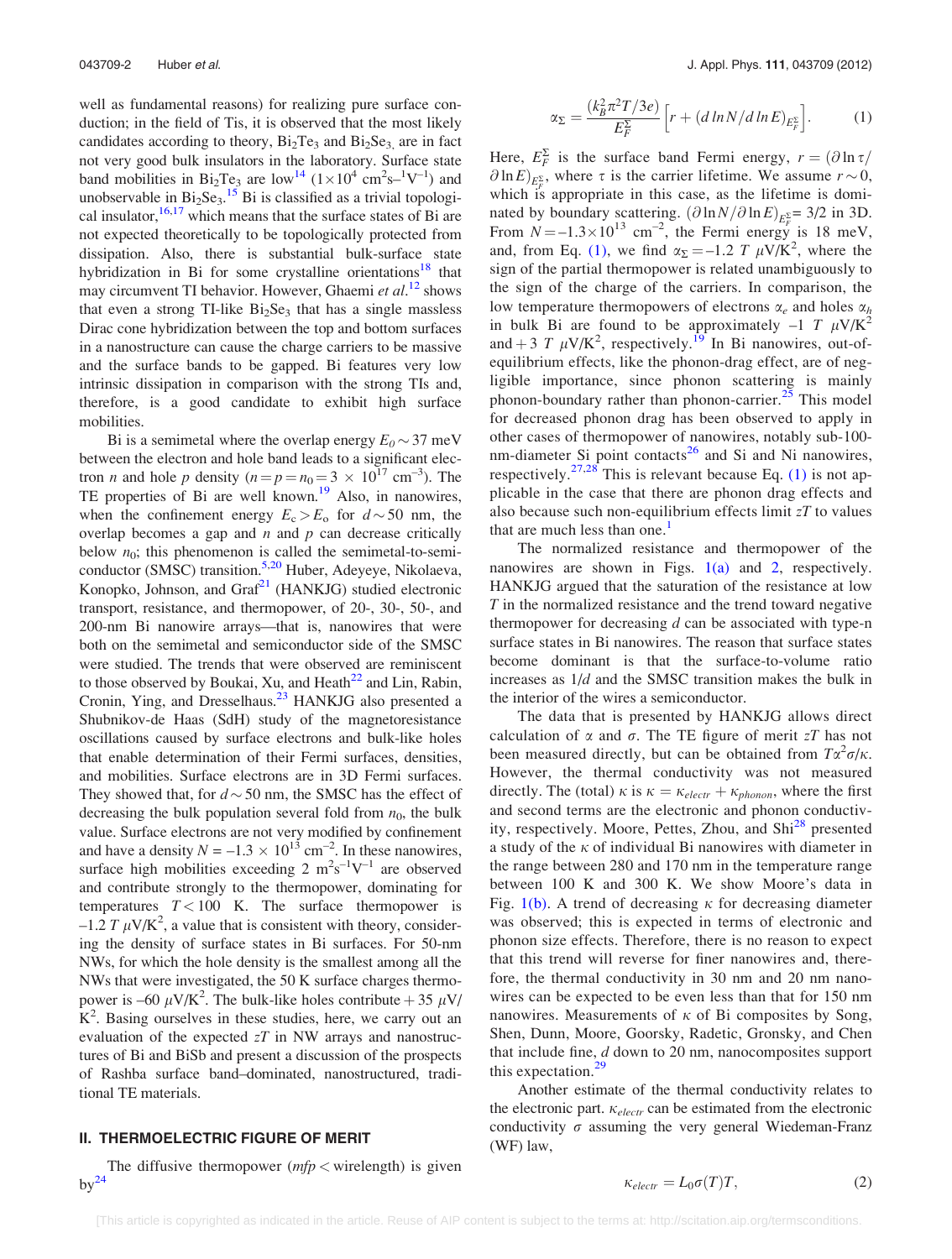<span id="page-4-0"></span>where  $L_0 = \frac{\pi^2}{3} \left(\frac{k_B}{e}\right)^2 = 2.4 \times 10^{-8}$  (Volt)<sup>2</sup>/K<sup>2</sup> is the usual Lorenz number. We are assuming that the electron gas is degen-erate, a simplifying approximation.<sup>[1](#page-5-0)[,30](#page-6-0)</sup> Since the normalized resistance is known, a close (better than order of magnitude) estimate of the absolute conductivity can be obtained by considering that the room temperature resistance  $R$  (300 K) is more than  $\rho_0 L/(\pi/4)d^2$ , where  $\rho_0$  is the 300 K resistivity, due to finite size effects.<sup>[4,](#page-5-0)[31](#page-6-0)</sup> The ratio  $\rho/\rho_{\text{bulk}}$  is proportional to  $mfp/d$ , where  $mfp$ , the mean free path, is the distance over which the carriers travel before being scattered. The *mfp* is of the order of the mm at low temperatures and a few microns at room temperature. Therefore,  $\rho/\rho_{\text{bulk}}$  is larger than one, and a close inequality at 300 K. The weakness of finite size effects at room temperatures is observed in four-point measurements of isolated individual Bi nanowires.<sup>[32](#page-6-0)</sup> Here, we show our estimate of  $\kappa_{electr}$  in the case of our nanowires in Fig.  $1(b)$ . We find an inconsistency; the expected electronic term from Eq. [\(2\)](#page-3-0) is larger than the measured total thermal conductivity from Moore et  $al.^{28}$  $al.^{28}$  $al.^{28}$  However, in these experiments, electrical contact was not made to the nanowires and, therefore, electrical conductivity was not measured. The  $\kappa_{electr}$  term depends upon  $\sigma$  that, in turn, exhibits great variability, depending upon fabrication and preparation. One way to reconcile the two measurements is to



FIG. 1. (a) Inset. SEM image of the top of a 50-nm Bi nanowire array. Light spots represent nanowires. Electron energy is 10 keV. Normalized resistance of arrays of 200-, 50-, 30-, and 20-nm Bi nanowires as indicated. (b) Thermal conductivity from various sources as indicated. Solid line:  $\kappa_{\text{electr}}$  eval-uated using Eq. [\(2\).](#page-3-0) Dashed lines:  $\kappa_{phonon}$  from Moore, Pettes, Zhou, and Shi (Ref. [28](#page-6-0)); diameters are indicated.

assume that the actual electrical conductivity in the Moore case was much smaller than in the HANKJG case and the phonon thermal conductivity is much smaller than the electrical thermal conductivity.

If  $\kappa_{electr} \gg \kappa_{phonon}$ , that is, for composites where the phonon conductivity is completely quenched, we have

$$
zT = \frac{\alpha^2}{\left(\frac{\kappa}{\sigma}\right)}T = \frac{\alpha^2}{L_0}.
$$
 (3)

In their analysis of bulk Bi thermoelectricity, Gallo et al. remarked that, since the macroscopic parameter Z is a sensitive function of the carrier concentrations, it is convenient to speak of a "hypothetical optimum index of efficiency,"  $z_0T$ .  $z_0$ occurs only when electronic transport involves only one type of carrier (electrons), ensuring (a) that the Seebeck coefficient is a maximum because holes do not participate and (b) that thermal conduction by bipolar diffusion is essentially zero. The hypothetical optimum applies to the case of a hypothetical Bi alloy, whereby the electrons dominate absolutely (we do not know that such an alloy exists). We introduce the same concept for Bi nanostructures. We use Eq. (3) to arrive at the hypothetical optimum values for nanostructures where only surface states contribute, shown in Fig. [3.](#page-5-0) Inspection of Fig. 2 shows that the most favorable case is the one of 50-nm Bi nanowires<sup>19</sup> that exhibits pure surface conduction for  $T$  $<$   $\sim$  50 K. For higher temperatures, holes contribute to electronic transport and decrease  $\alpha$  and  $zT$ . In this regard, the study by Lin et al. of 45-nm BiSb nanowires is interesting in that their thermopower is linear for temperatures as high as  $100 \text{ K.}^{23}$  $100 \text{ K.}^{23}$  $100 \text{ K.}^{23}$  We have compared nanowire arrays to the select number of materials that are known to have large  $zT$  at low temperature. These results are shown in Fig. [3](#page-5-0) also. Most successful are the  $Bi_{1-x}Sb_x$  alloys. We show representative data



FIG. 2. (Color) Inset: Anvil-type experimental set-up for thermopower  $\alpha$  of massive nanowire arrays. The set-up assumes that there is a heater that maintains heat current from the hot (H) to the cold (C) side. Then,  $\alpha = (V_H - V_C/(T_H - T_C))$ , where  $V_H$  and  $V_C$  are the electrochemical potentials,  $T_H$  Tc. Main panel: Thermopower of 200-, 50-, 30-, and 20-nm Bi nanowires as indicated. Forty-nm data from Lin, Rabin, Cronin, Ying, and Dresselhaus (Ref. [23](#page-6-0)) is also shown. The dashed line on the 50-nm data is a linear fit.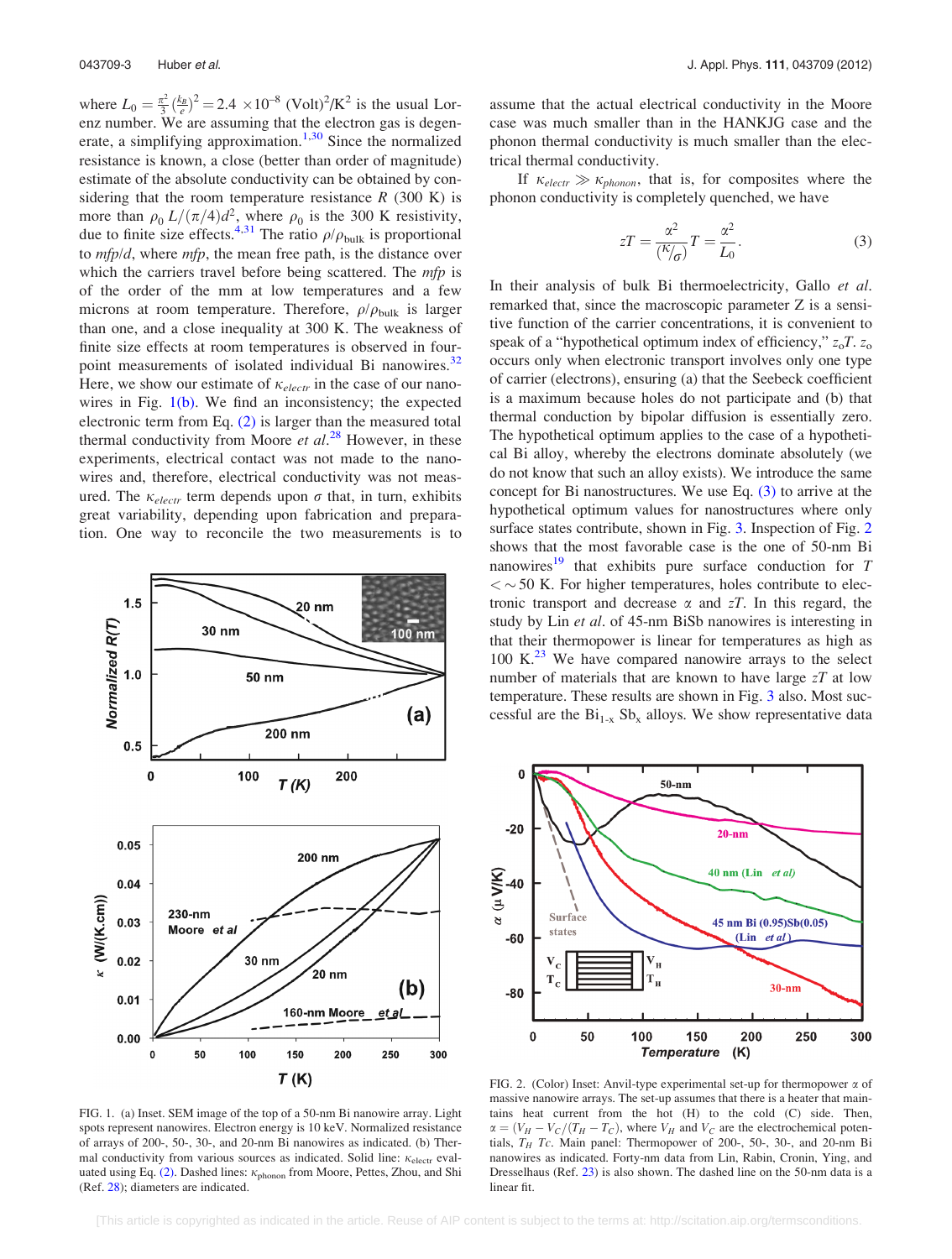<span id="page-5-0"></span>

FIG. 3. (Color) Thermoelectric figure of merit  $zT$ . Hypothetical optimum  $zT$ of arrays of nanowires featuring surface state bands in comparison to that of bulk n-BiSb (Ref. [33\)](#page-6-0), optimized  $CsBi_4Te_6$  (Ref. [34\)](#page-6-0), and optimized  $Bi_2Te_3$ (Ref. 1).

from Redko.<sup>33</sup> This data shares many commonalities with the data presented by Lenoir et al.<sup>[34](#page-6-0)</sup> The data labeled with  $Bi_2Te_3$ is representative of the  $(Bi-Sb)<sub>2</sub>(Te-Se)<sub>3</sub>$  alloys.<sup>1</sup> We also show data for  $CsBi_4Te_6$ .<sup>[35](#page-6-0)</sup> The values of optimal hypothetical zT of surface states and of 50-nm Bi and of 45-nm Bi(0.95)Sb(0.05) exceed that of the other materials that are known to display excellent TE properties at low temperatures. This capability can be employed directly in thermoelectric coolers, where the fractional temperature decrease  $(T_H - T_C)/T_C$  per stage is  $(1/2)zT_C$ .<sup>1</sup>

In practice, nanowire arrays are embedded in an alumina matrix that is amorphous. The  $\kappa$  of the alumina at room tem-perature has been estimated<sup>[35](#page-6-0)</sup> to be 1.4 W/(m K), which represents a small fraction of the  $\kappa_{electr}$ . Therefore, we expect that the contribution of the matrix can be neglected in nanowire arrays.

# III. CONCLUSION: PROSPECT OF NANOSTRUCTURED TRADITIONAL THERMOELECTRICS

The theory of topological insulators predicts many interesting properties; however, substantial hurdles exist for realizing these predictions, since the candidate materials are, in fact, poor bulk insulators. Our proposal for aiding bulk insulator behavior in semimetal, like Bi, Sb, and BiSb, is to shape these TEs into nanowires that become semiconductors as a result of bulk quantum confinement. We tested Bi nanowires that show strong quantum confinement effects for large diameters (comparatively to most of the other thermoelectrics) due to small bulk effective mass. Fifty-nm wires feature almost pure surface conduction. Bi is not a true topological insulator. Still, nanowires of Bi are exceptional materials that exhibit carrier mobilities of over  $2 \text{ m}^2 \text{s}^{-1} \text{V}^{-1}$ with a density of  $2.2 \times 10^{12}$  cm<sup>-2</sup>. This mobility is large,  $2/3$ of the values that are found for unsuspended graphene,  $36$ with significantly lower charge densities. Mobility values are twice those found by Qu et  $al.^{14}$  for  $Bi_2Te_3$  surface bands. The high value of surface mobility appears to be related to the special conditions in 50-nm wires, since it is significantly less for 30- and 20-nm wires. Fifty-nm Bi nanowires are the most compelling case of pure surface conduction for T  $<$  ~ 50 K. As put forth by Lin *et al.*<sup>[23](#page-6-0)</sup> in their study of 45-nm BiSb nanowires, maybe the advantages of alloying and quantum confinement can be advantageously combined in future experiments with BiSb nanostructures.

Our estimate of the TE figure of merit is shown in Fig. 3. The values of optimal hypothetical  $zT$  of surface states and of 50-nm Bi and of  $45$ -nm Bi  $(0.95)Sb(0.05)$ exceed that of the other materials that are known to display excellent TE properties at low temperatures. From this study, it appears that nanowire arrays and composites based on nanowires of traditional TEs Bi, BiSb, and also of other TEs that exhibit topological insulator behavior will be of practical interest for cooling and energy sensing. Since the surface bands arise because of spin-orbit interactions, spindependent transport devices can probably be engineered using these materials, and, therefore, spintronic applications may be realized in the future.

Many experimental studies of fine nanowires and composites point out the relevance of phonon boundary scattering that results in a decreased phonon thermal conductiv-ity.<sup>6,7,[28,29](#page-6-0)</sup> Unfortunately, experiments have not measured all the properties of Bi (or other TIs) in the same system. HANKJG measured thermopower and electrical conductivity only, and not  $\kappa$ . Others, notably Moore et al.<sup>[28](#page-6-0)</sup> and Song et al.<sup>[29](#page-6-0)</sup> measured  $\kappa$ , but did not measure  $\sigma$  or  $\alpha$ . Integrated experiments with state-of-the-art materials are necessary to fully understand the new TE nanomaterials.

## ACKNOWLEDGMENTS

This material is based upon work supported by the National Science Foundation (NSF) under Grant NoS. NSF-DMR-0839955 and NSF-DMR-0611595 and by the U.S. Army Research Office Materials Science Division under Grant No. W911NF-09-1-05-29. We also acknowledge support by the Boeing Corporation RA-6, Swiss National Science Foundation SCOPES, and Science Technology Center in the Ukraine project N 5050.

- <sup>1</sup>H. J. Goldsmid, in *Electronic Refrigeration* (Pion Limited, London, 1986).<br><sup>2</sup>P. Venkatasuhramanian. E. Siivola T. Colnitts, and B. O'Quinn, Nature <sup>2</sup>R. Venkatasubramanian, E. Siivola, T. Colpitts, and B. O'Quinn, [Nature](http://dx.doi.org/10.1038/35098012) <sup>413</sup>, 597 (2001). <sup>3</sup>
- <sup>3</sup>D. G. Cahill, W. K. Ford, K. E. Goodson, G. D. Mahan, H. J. Maris, A. Majumdar, R. Merlin, and S. R. Phillpot, [J. Appl. Phys.](http://dx.doi.org/10.1063/1.1524305) 93, 793 (2003).
- ${}^{4}E$ . H. Sondheimer, [Adv. Phys.](http://dx.doi.org/10.1080/00018735200101151) 1, 1 (1952).
- ${}^{5}$ L. D. Hicks and M. S. Dresselhaus, *[Phys. Rev. B](http://dx.doi.org/10.1103/PhysRevB.47.16631)* 47, 16631 (1993).
- <sup>6</sup>A. I. Hochbaum, R. Chen, R. D. Delgado, W. Liang, E. C. Garnett, M. Najarian, A. Majumdar, and P. Yang, [Nature](http://dx.doi.org/10.1038/nature06381) 451, 163 (2008).
- A. I. Boukai, Y. Bunimovich, J. Tahir-Kheli, J.-K. Yu, W. A. Goddard III, and J. R. Heath, [Nature](http://dx.doi.org/10.1038/nature06458) 451, 168 (2008).<br><sup>8</sup> Ph. Hofmann, [Prog. Surf. Sci.](http://dx.doi.org/10.1016/j.progsurf.2006.03.001) 81, 191 (2006).
- 
- T. E. Huber, A. Nikolaeva, D. Gitsu, L. Konopko, C. A. Foss, Jr., and M. J. Graf, [Appl. Phys. Lett.](http://dx.doi.org/10.1063/1.1650038) **84**, 1326 (2004).<br><sup>10</sup>M. Z. Hasan and C. L. Kane, [Rev. Mod. Phys.](http://dx.doi.org/10.1103/RevModPhys.82.3045) **82**, 3045 (2010).<br><sup>11</sup>R. Takahashi and S. Murakami, [Phys. Rev. B](http://dx.doi.org/10.1103/PhysRevB.81.161302) **81**, 161302 (2010).<br><sup>12</sup>P. Ghaemi, R. S. K. Mong, and J. E
- 
- 
- 
- (2010).<br><sup>13</sup>Y. S. Hor, A. Richardella, P. Roushan, Y. Xia, J. G. Checkelsky, A. Yazdani, M. Z. Hasan, N. P. Ong, and R. J. Cava, [Phys. Rev. B](http://dx.doi.org/10.1103/PhysRevB.79.195208) 79,
- 195208 (2009). <sup>14</sup>D.-X. Qu, Y. S. Hor, J. Xiong, R. J. Cava, and N. P. Ong, [Science](http://dx.doi.org/10.1126/science.1189792) **329**, 821 (2010).